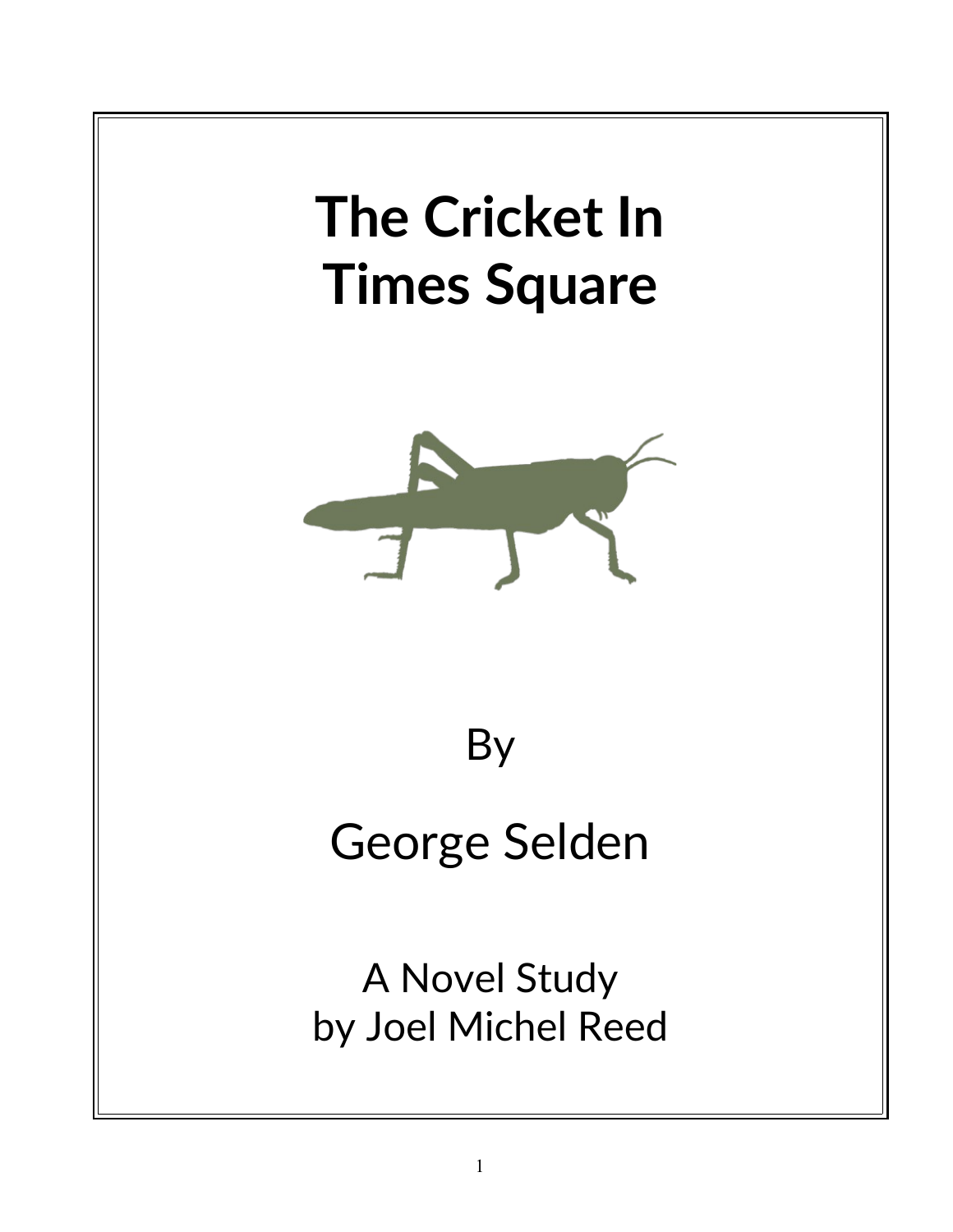*By George Selden*



### **Table of Contents**

| <b>Suggestions and Expectations</b> | 3  |
|-------------------------------------|----|
|                                     |    |
| List of Skills                      | 4  |
|                                     |    |
| Synopsis / Author Biography         | 5  |
|                                     |    |
| <b>Student Checklist</b>            | 6  |
| Reproducible Student Booklet        | 7  |
|                                     |    |
| <b>Answer Key</b>                   | 48 |

**About the author:** Joel Reed has over 70 published novel studies and is the author of four  $|$ novels. For information on his work and literature, please visit  $\overline{\text{www.reednovelstudies.com}}$ 

> Copyright © 2014 Joel Reed Revisions Completed in 2022 All rights reserved by author. Permission to copy for single classroom use only. Electronic distribution limited to single classroom use only. Not for public display.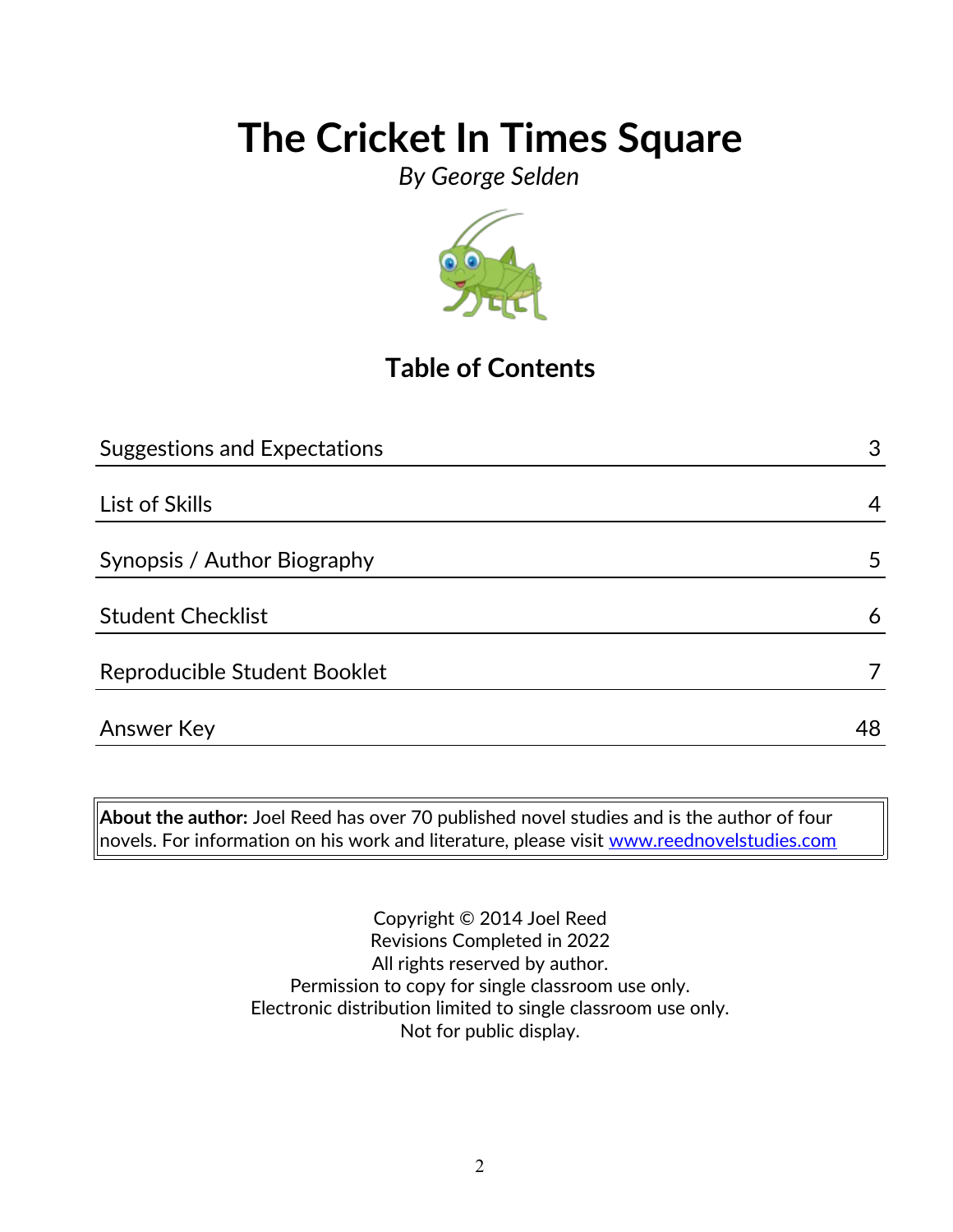*By George Selden*



### **Suggestions and Expectations**

This curriculum unit can be used in a variety of ways. Each chapter of the novel study focuses on 2 or 3 chapters and is comprised of five of the following different activities:

- Before You Read
- Vocabulary Building
- Comprehension Questions
- Language Activities
- Extension Activities

#### **Links with the Common Core Standards (U.S.)**

Many of the activities included in this curriculum unit are supported by the Common Core Standards. For instance the *Reading Standards for Literature, Grade 5*, makes reference to

- a) determining the meaning of words and phrases. . . including figurative language;
- b) explaining how a series of chapters fits together to provide the overall structure;
- c) compare and contrast two characters;
- d) determine how characters … respond to challenges;
- e) drawing inferences from the text;
- f) determining a theme of a story . . . **and many others.**

A principal expectation of the unit is that students will develop their skills in reading, writing, listening and oral communication, as well as in reasoning and critical thinking. Students will also be expected to provide clear answers to questions and well-constructed explanations. It is critical as well that students be able to relate events and the feelings of characters to their own lives and experiences and describe their own interpretation of a particular passage.

A strength of the unit is that students can work on the activities at their own pace. Every activity need not be completed by all students. A **portfolio cover** is included (p.7) so that students may organize their work and keep it all in one place. A **Student Checklist** is also included (p.6) so that a record of completed work may be recorded.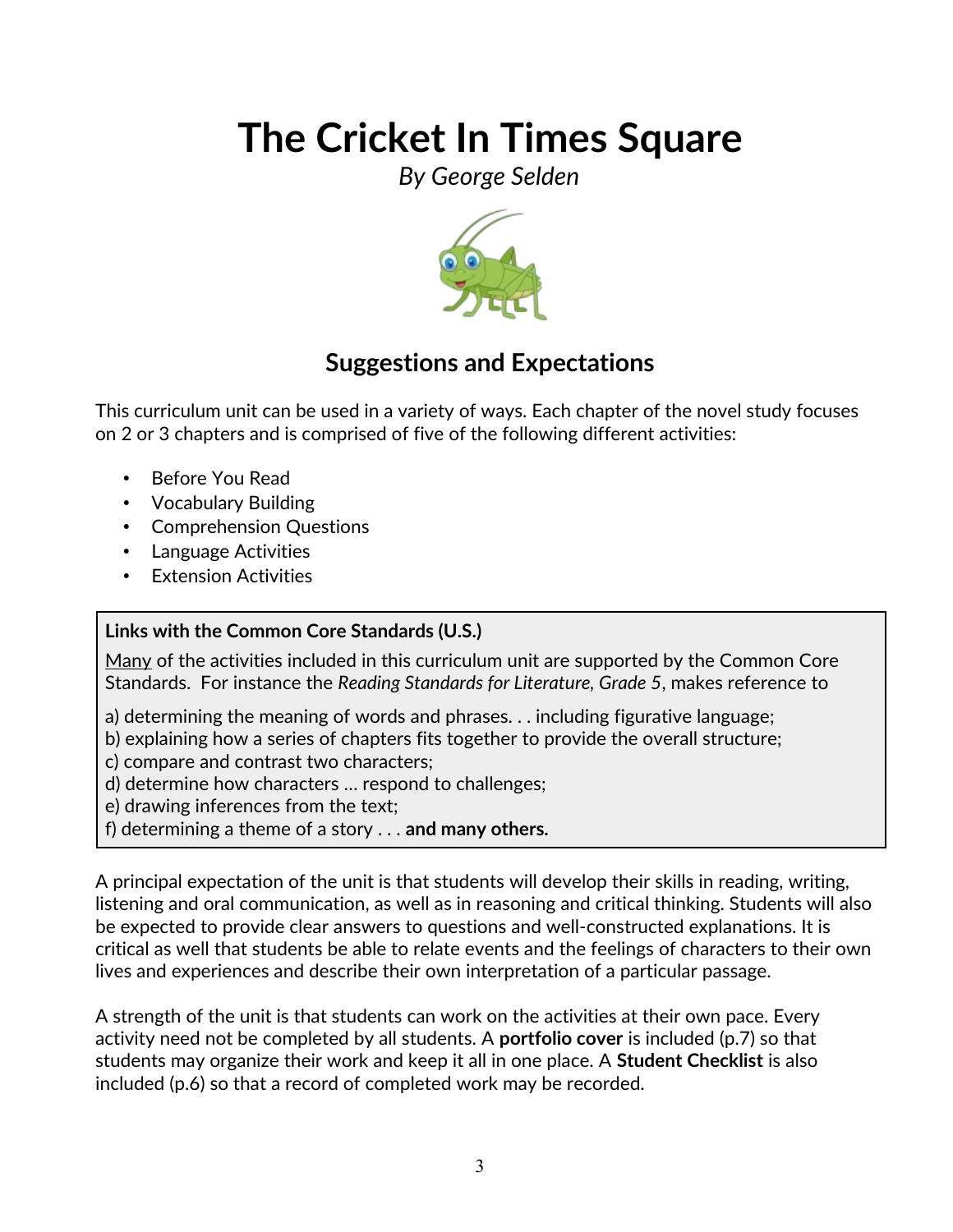*By George Selden*

### **List of Skills**

#### **Vocabulary Development**

- 1. Locating descriptive words/phrases 8. Use of singular / plural nouns
- 2. Listing synonyms/antonyms 9. Listing compound words
- 3. Identifying/creating *alliteration* 10. Identifying parts of speech
- 
- 5. Identifying syllables 12. Listing homonyms
- 6. Identify *foreshadowing*. 13. Identify/create *similes*
- 7. Identify *personification* 14. Identify *anagrams*

#### **Setting Activities**

1. Summarize the details of a setting

#### **Plot Activities**

- 1. Complete a *time line* of events 3. Identify *cliffhangers*
- 

#### **Character Activities**

#### **Creative and Critical Thinking**

- 
- 2. Write a newspaper story 6. Write a book review
- 
- 4. Conduct an interview

#### **Art Activities**

- 
- 
- 
- 
- 
- 4. Use of capitals and punctuation 11. Determining alphabetical order
	-
	-
	-

- 
- 2. Identify conflict in the story 4. Identify the climax of the novel.
- 1. Determine character traits 2. Relating personal experiences
- 1. Research 5. Write about personal feelings
	-
- 3. Participate in a talk show 7. Complete an Observation Sheet
- 1. A Storyboard 3. Design a cover for the novel
- 2. Create a collage 4. Create a comic strip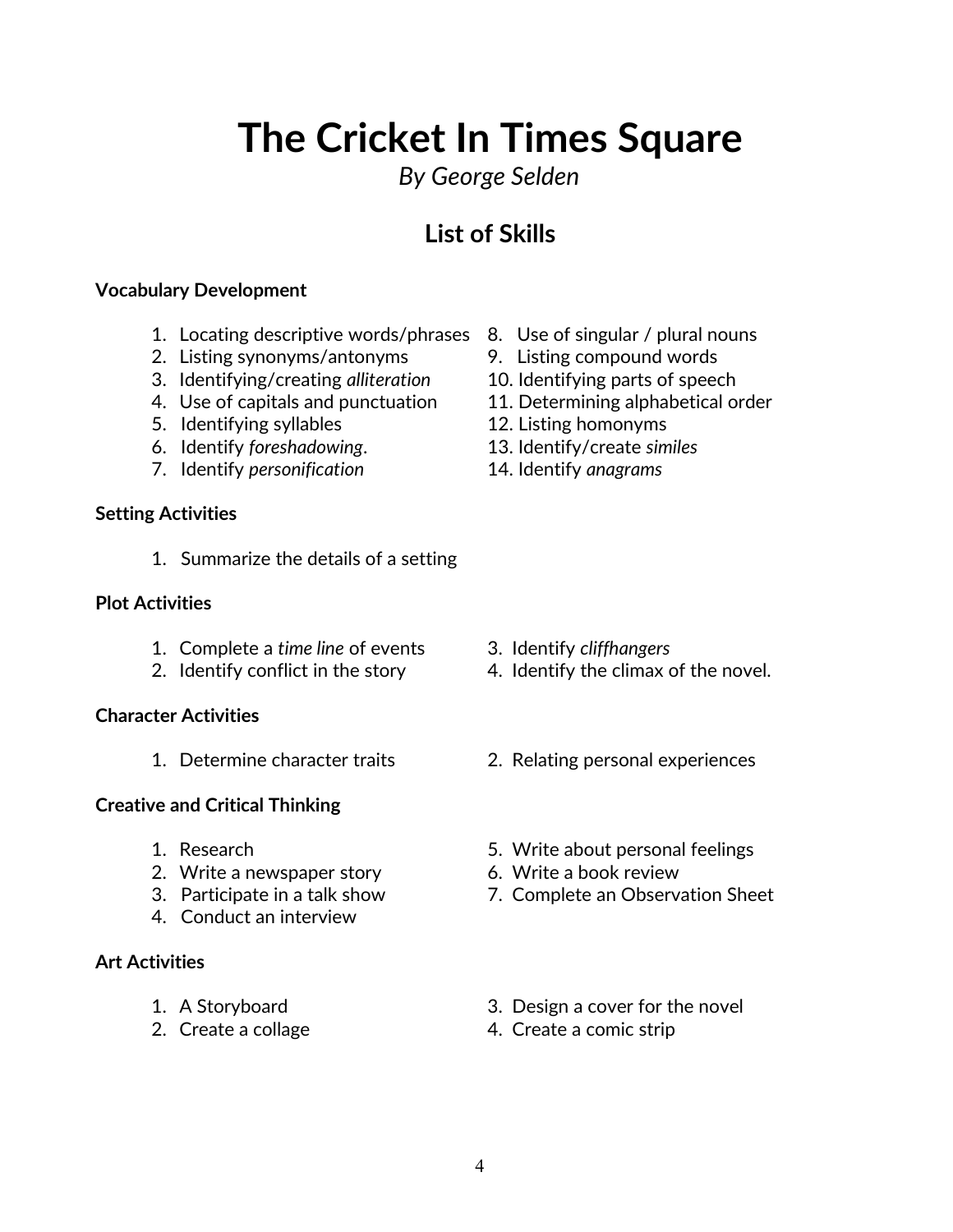*By George Selden*

### **Synopsis**

 Tucker is a streetwise city mouse. He thought he'd seen it all. But he's never met a cricket before, which really isn't surprising, because along with his friend Harry Cat, Tucker lives in the very heart of New York City – the Times Square subway station. Chester Cricket never intended to leave his Connecticut meadow. He'd be there still if he hadn't followed the entrancing aroma of liverwurst right into someone's picnic basket. Now, like any tourist in the city, he wants to look around. And he could not have found two better guides – and friends – than Tucker and Harry. But Chester has a hidden talent and no one, not even Chester himself, realizes that the little country cricket may just be able to teach even the toughest New Yorkers a thing or two.

A complete synopsis and other helpful reviews can be found on the following website: http://en.wikipedia.org/wiki/The Cricket In Times Square

### **Author Biography** *George Selden*

 **George Selden Thompson** (May 14, 1929 – December 5, 1989) was an American author, who wrote under the pseudonym **Terry Andrews**. He is best known for his 1961 book *The Cricket In Times Square*, which received a *Lewis Carroll Shelf Award* in 1963 and a *Newbery Honor*.

 Born in Hartford, Connecticut, Thompson was educated at the Loomis School, and graduated from there in 1947. He attended Yale University, and graduated with a B.A. in 1951. After Yale, he studied for a year in Rome on a Fulbright Scholarship from 1951 and 1952.



 In 1974, under the pseudonym of Terry Andrews, Selden wrote the novel *The Story of Harold,* the story of the mentoring of a lonely child.

 Selden remained unmarried; a resident of Greenwich Village in New York City, he died there at age 60 from a gastrointestinal hemorrhage.

Courtesy of Wikipedia. [https://en.wikipedia.org/wiki/George\\_Selden\\_\(author\)](https://en.wikipedia.org/wiki/George_Selden_(author))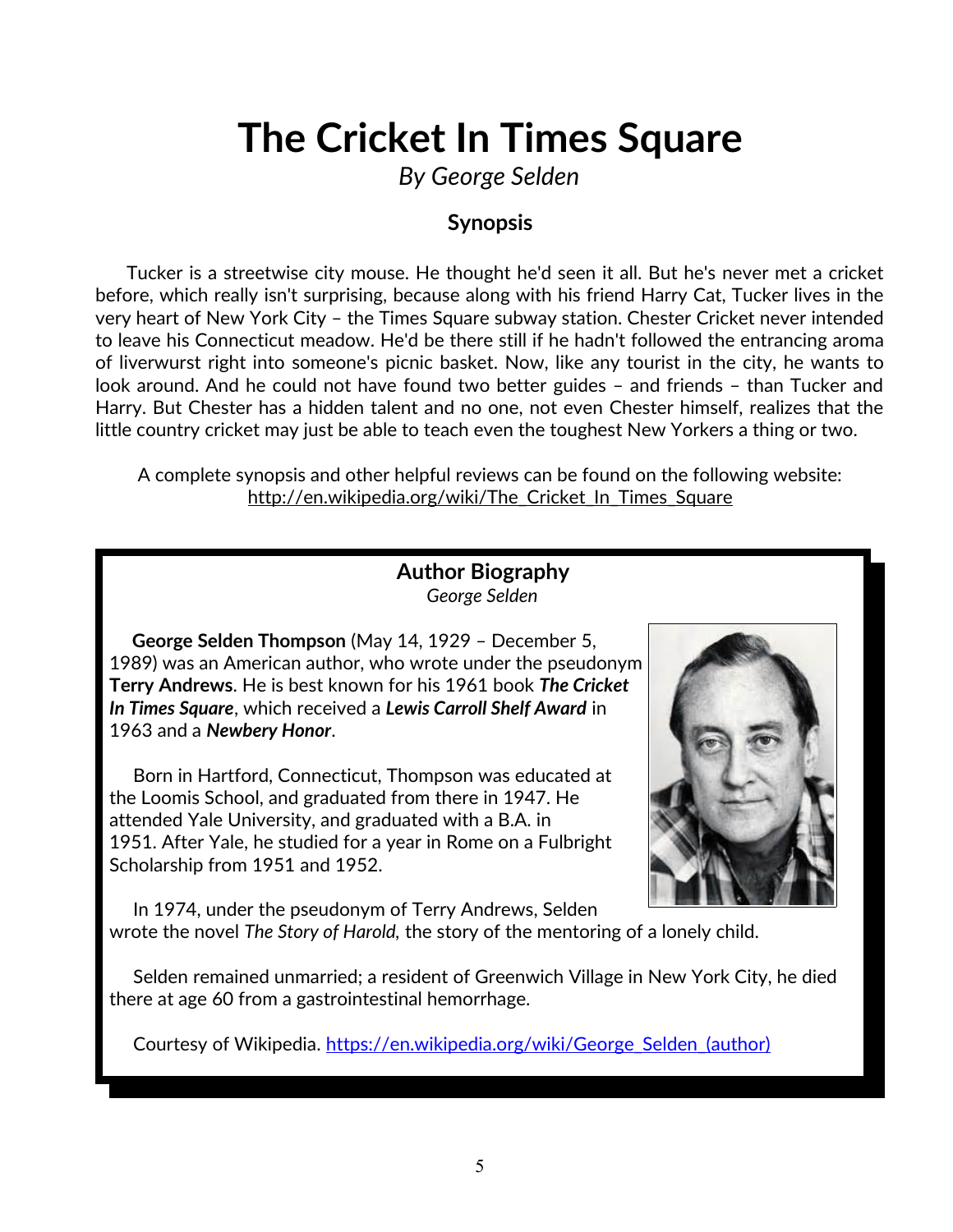*By George Selden*



### **Student Checklist**

<u> 1989 - Johann Barbara, martxa amerikan per</u>

Student Name

| Assignment | Grade / Level | Comments |
|------------|---------------|----------|
|            |               |          |
|            |               |          |
|            |               |          |
|            |               |          |
|            |               |          |
|            |               |          |
|            |               |          |
|            |               |          |
|            |               |          |
|            |               |          |
|            |               |          |
|            |               |          |
|            |               |          |
|            |               |          |
|            |               |          |
|            |               |          |
|            |               |          |
|            |               |          |
|            |               |          |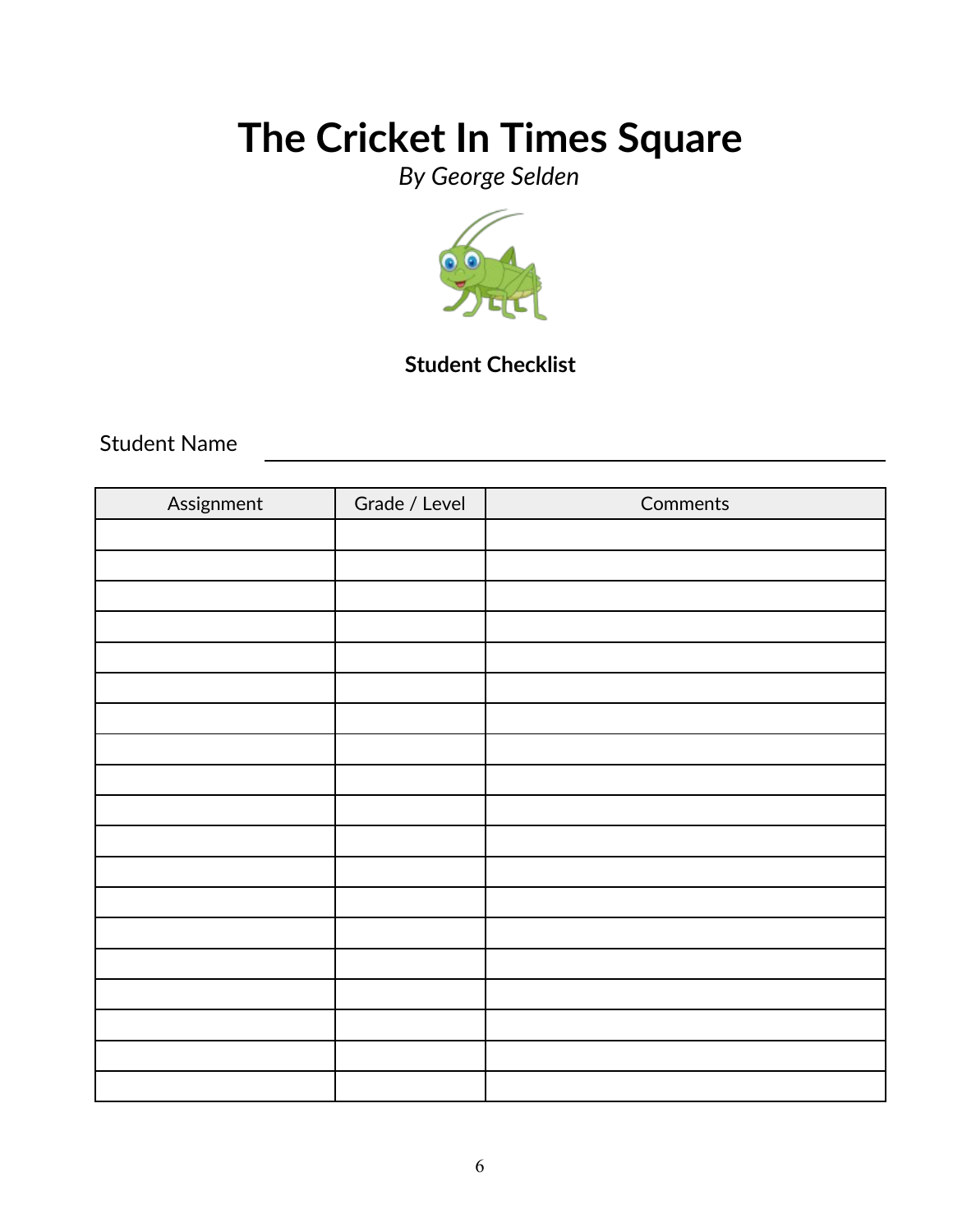

*By George Selden*

Name: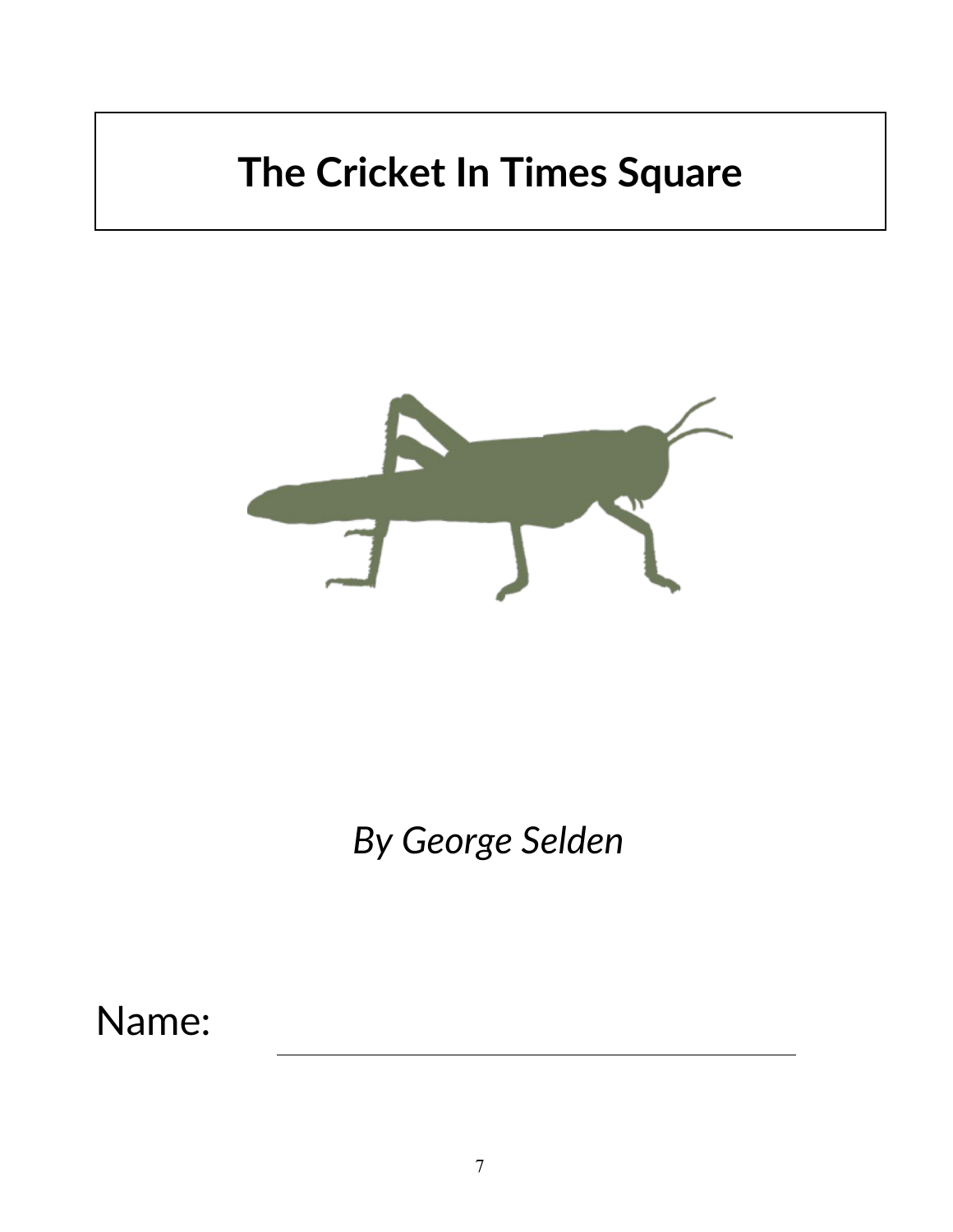*By George Selden*



**Chapters 1***-2 Tucker / Mario*

## **Before you read the chapter**:

Briefly predict what you believe the plot-line of *The Cricket In Times Square* will be about.



### **Vocabulary:**

Write a list of three different antonyms<sup>\*</sup> for each of the following words.

| <b>Word</b>                                                 | Antonym 1 | <b>Antonym 2</b> | <b>Antonym 3</b> |  |
|-------------------------------------------------------------|-----------|------------------|------------------|--|
| Whisper                                                     |           |                  |                  |  |
| Friend                                                      |           |                  |                  |  |
| Crawl                                                       |           |                  |                  |  |
| Afraid                                                      |           |                  |                  |  |
| Little                                                      |           |                  |                  |  |
| * A word or phrase that means the opposite of another word. |           |                  |                  |  |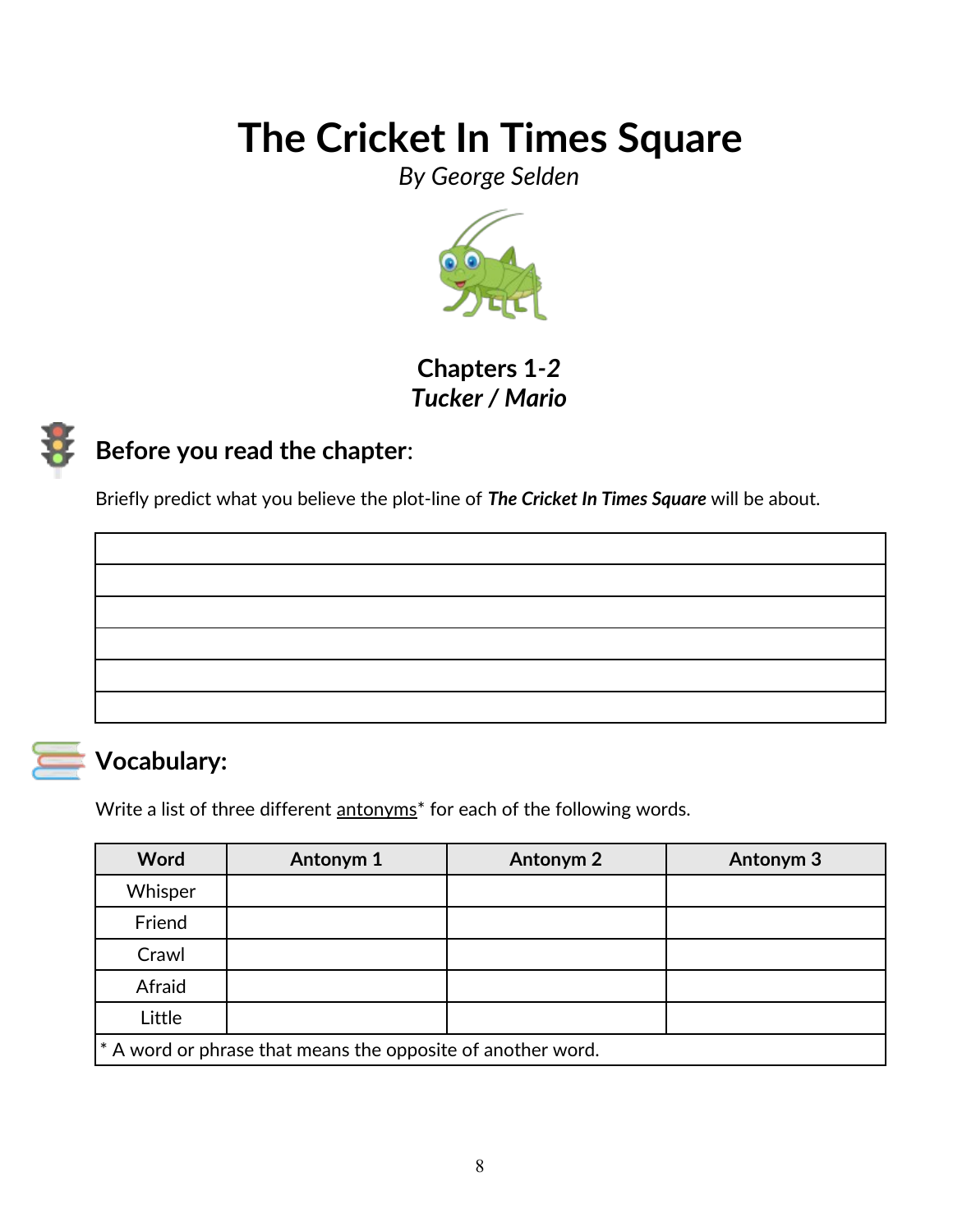

1. Describe the **setting** of the story as Chapter One begins.

2. Where does Tucker Mouse live?

3. What was the strange noise that Tucker and Mario heard in the subway station?

4. How did Mario's mother and father react to Mario's pet cricket?

5. Briefly describe how to tell the temperature using a cricket.

6. Using resources from your school library or the Internet research what Crickets eat.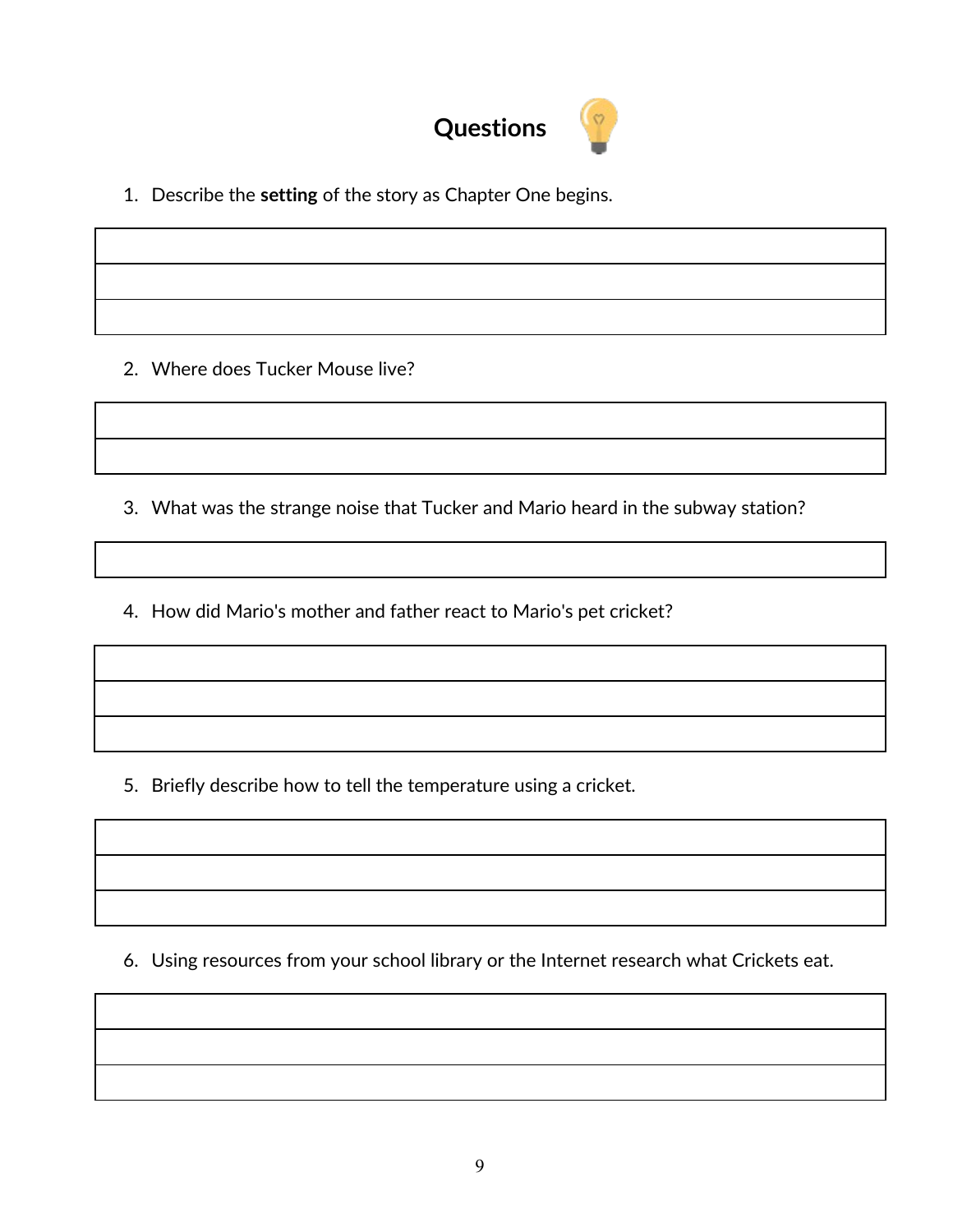## **Language Activity**



**A**. Many authors seem to enjoy using **alliteration –** a literary device where the author **r**epeats the same sound at the beginning of several words. Here's an example of an alliteration: ". . . **g**rousing, **g**rouching, **g**rumbling about something or other."

Using your imagination, create your own examples of **alliteration** using three of the following topics. Each example must contain a minimum of three words.

| A cricket chirping. |  |
|---------------------|--|
| A mouse squeaking.  |  |
| A Cat purring.      |  |

### **B. Lions and Tigers and Bears, Oh My!**

There are seemingly endless varieties of animals that have lived in our world, and have been the inspiration for countless writers, adventurers and even filmmakers. Such animals include; lions, tigers, bears, dogs, sheep, monkeys, elephants, giraffes, pigs, mice, kangaroos, deer, hippopotamus, horses, buffalo, rhinoceros, lizards, and even insects!



Your task is to create an information card featuring your favourite animal. Your card will resemble a sports card (i.e. baseball, football, hockey...). The front of the card will feature an appropriate picture of the animal of your choosing, and the back at least four fascinating facts you have researched from sources in your school library or on the Internet.

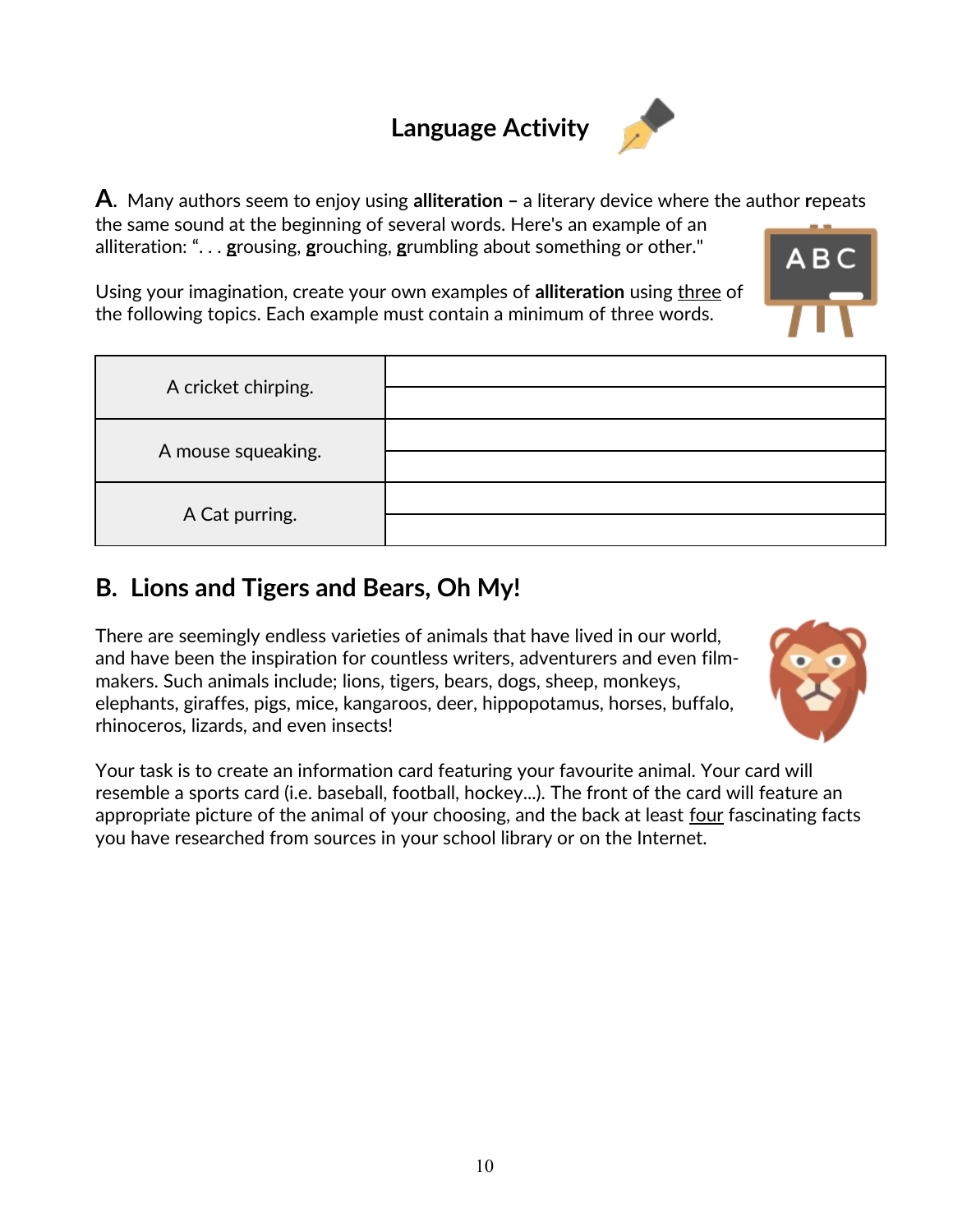**C**. Chapter Three contained an important literary devices called a **cliffhanger**. A cliffhanger usually occurs at the end of a chapter when the author leaves the reader in suspense. How is this true in Chapter Three? Why do you think the author ended the chapter this way?

**D.** The bombardier beetle is undoubtedly one of the most fascinating creatures found in the insect world. One of the amazing features of the bombardier beetle is their unique defence mechanism. This tiny creature is capable of firing a series of small carefully timed explosions at it's prey by mixing together two chemicals (catalases and peroxidases) that are stored separately inside it's body.

Using resources from your school library or the Internet research a completely different kind of insect and list at least three fascinating facts about the insect you selected.